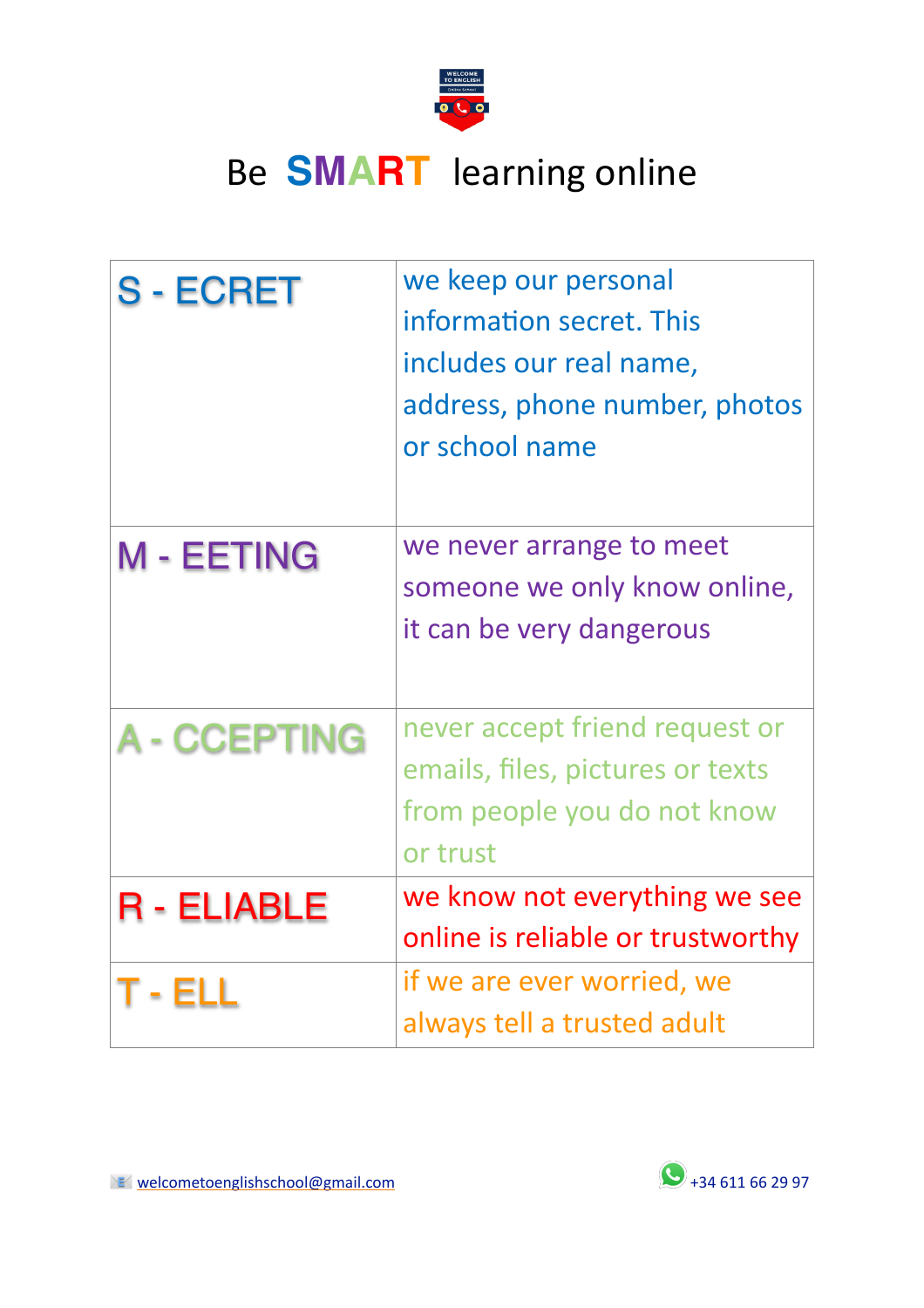

## **ONLINE PARENTAL CONSENT**

Dear Parents/Guardians,

We want to ensure that your child is safe and happy while studying online. To help us, we ask you to read this form for any student aged under 18.

Please note that the student will not be able to start the course until you confirm that you have read and understand the contents of the form. If any changes occur on given information, please make sure to notify us on **[welcometoenglishschool@gmail.com](mailto:welcometoenglishschool@gmail.com).**

### **Information for Parents/Guardians:**

## Personal Data Name of student ……………………………………………………………………………………………….. Email address (parent/guardian) ……………………………………………………………………….. Mobile number ………………………………………………………………………………………………….. Applies to all students under the age of 18 Please make sure that your children are on line 10 minutes before the class starts. If student fails to attend the class 15 minutes after the scheduled start time, lesson will be abandoned and deducted from his/her allocation. Welcome to English School provides each student with:

- o Access to the learning materials
- o Digital resources and online learning activities

Code of Conduct in an online class

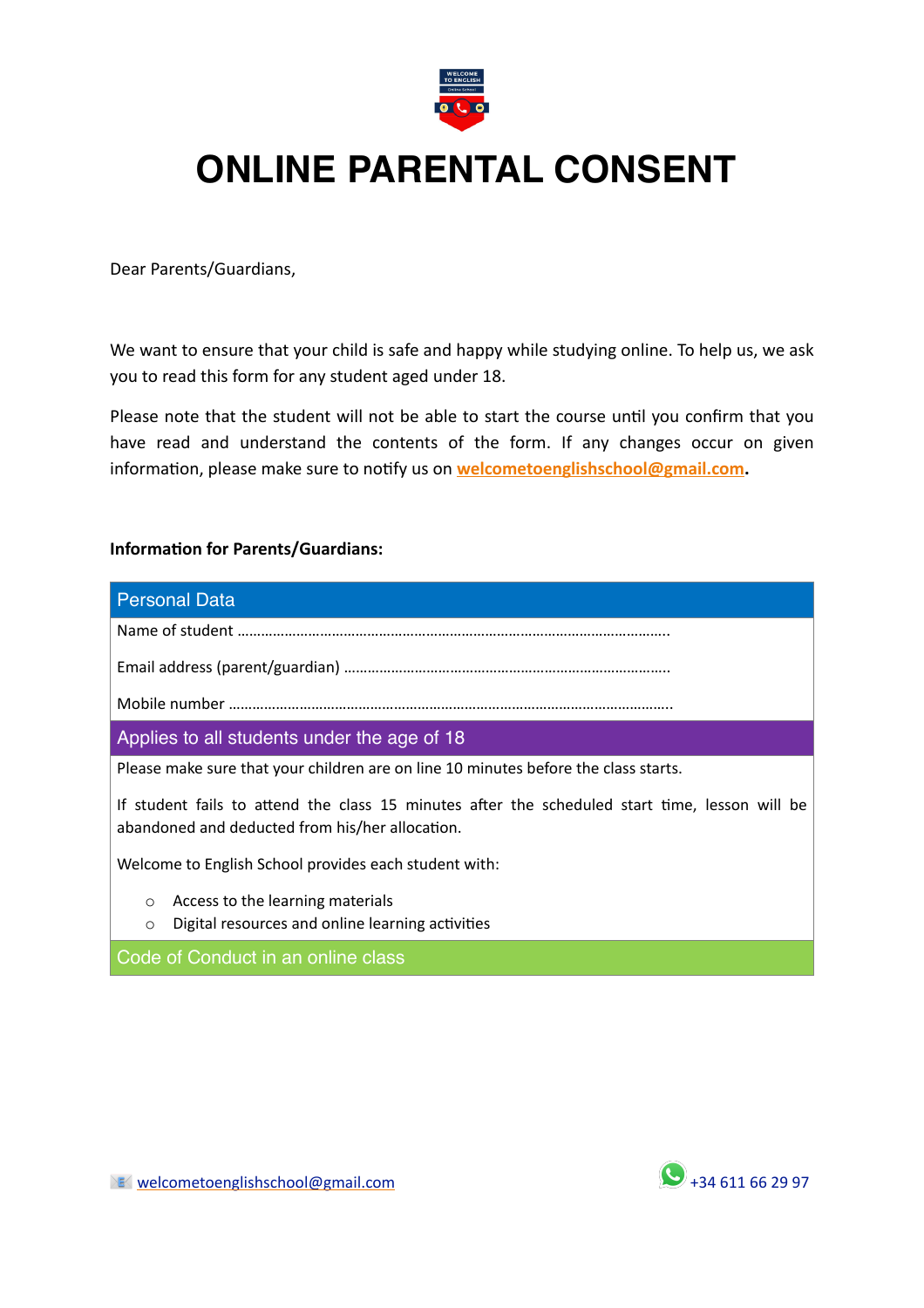

Code of Conduct explains to students how to behave in an online environment and a breach of the Code of Conduct may lead to a student expulsion.

Welcome to English School make sure that everyone taking part in our services has seen, understand and agreed to follow the code of behaviour, and that they understand the consequences of inappropriate behaviour.

#### Student **should do**: **shouldn't do**:

- o Cooperate with others  $\overline{\phantom{a}}$  bully other people
- o Be friendly and helpful **business** be disrespectful to others
- 
- $\circ$  Have good manners  $\circ$   $\bullet$  be intimidating
- o Be respectful, punctual example and the cyberbully
- o Take responsibility for own behaviour
- o Join in and have fun!

### Welcome to English Teachers:

### Please note all our staff and teachers have had many years of experience. They are all DBS checked for suitability for working with children and adults and are all qualified in Prevent and Safeguarding. A DBS check is a record of a person's criminal convictions and cautions.

### Parental/Guardian consent:

### \*

I hereby give my permission for my child to participate in an online course at Welcome to English School.

Yes

No

\*

By affirming my consent for my child to participate in an online class, I understand that no disrespectful behaviour, or any form of racism shall be allowed in class. My child must follow the rules and regulations of the school, including Code of Conduct and online internet safety (SMART) rules so that school can keep all children safe.

Yes

No

- 
- 
- o Listen to others  $\overline{\phantom{a}}$  be abusive or racist
	-
	-